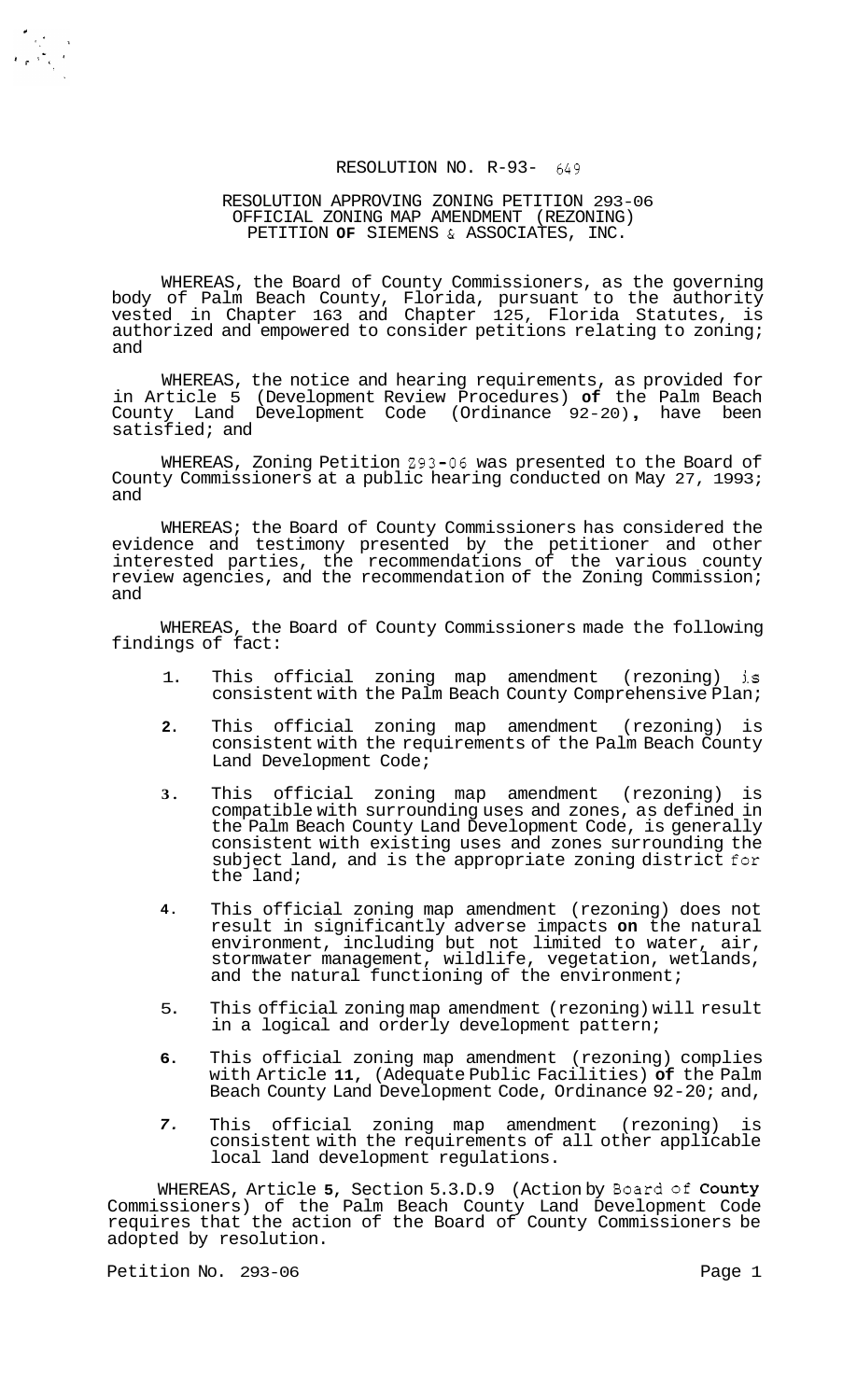NOW, THEREFORE, BE IT RESOLVED BY THE BOARD OF COUNTY COMMISSIONERS OF PALM BEACH COUNTY, FLORIDA, that Zoning Petition 293-06, the petition of SIEMENS & ASSOCIATES, INC., BY ALBERT PERMUY, AGENT for a OFFICIAL ZONING **MAP** AMENDMENT (REZONING) from the AGRICULTURAL RESIDENTIAL (AR) ZONING DISTRICT to the GENERAL COMMERCIAL (CG) ZONING DISTRICT on a parcel of land legally described in EXHIBIT A, attached hereto and made a part hereof, and generally located as indicated on a vicinity sketch attached as EXHIBIT **B,** attached hereto and made a part hereof, was approved on May **27,** 1993.

Commissioner Aaronson moved for the approval **of** the Resolution.

The motion was seconded by Commissioner Roberts and, upon being put to a vote, the vote was as follows:

| Mary McCarty, Chair<br>Burt Aaronson<br>Ken Foster<br>Maude Ford Lee | Absent<br>Aye<br>Aye<br>Aye |
|----------------------------------------------------------------------|-----------------------------|
| Karen T. Marcus                                                      | Absent                      |
| Warren Newell                                                        | Aye                         |
| Carol A. Roberts                                                     | Aye                         |

The Chair thereupon declared that the resolution was duly passed and adopted this 27th day **of** May, 1993.

APPROVED AS TO FORM AND LEGAL SUFFICIENCY

PALM BEACH COUNTY, FLORIDA BY ITS BOARD OF COUNTY COMMISSIONERS

BY :

.. \*..... . . .. **I** .  $\mathscr{D}$ BY:  $\frac{L}{\omega}$ CLERK DEPUTY  $\overline{a}$  $\tilde{C}$ Ξ÷

.., **L'**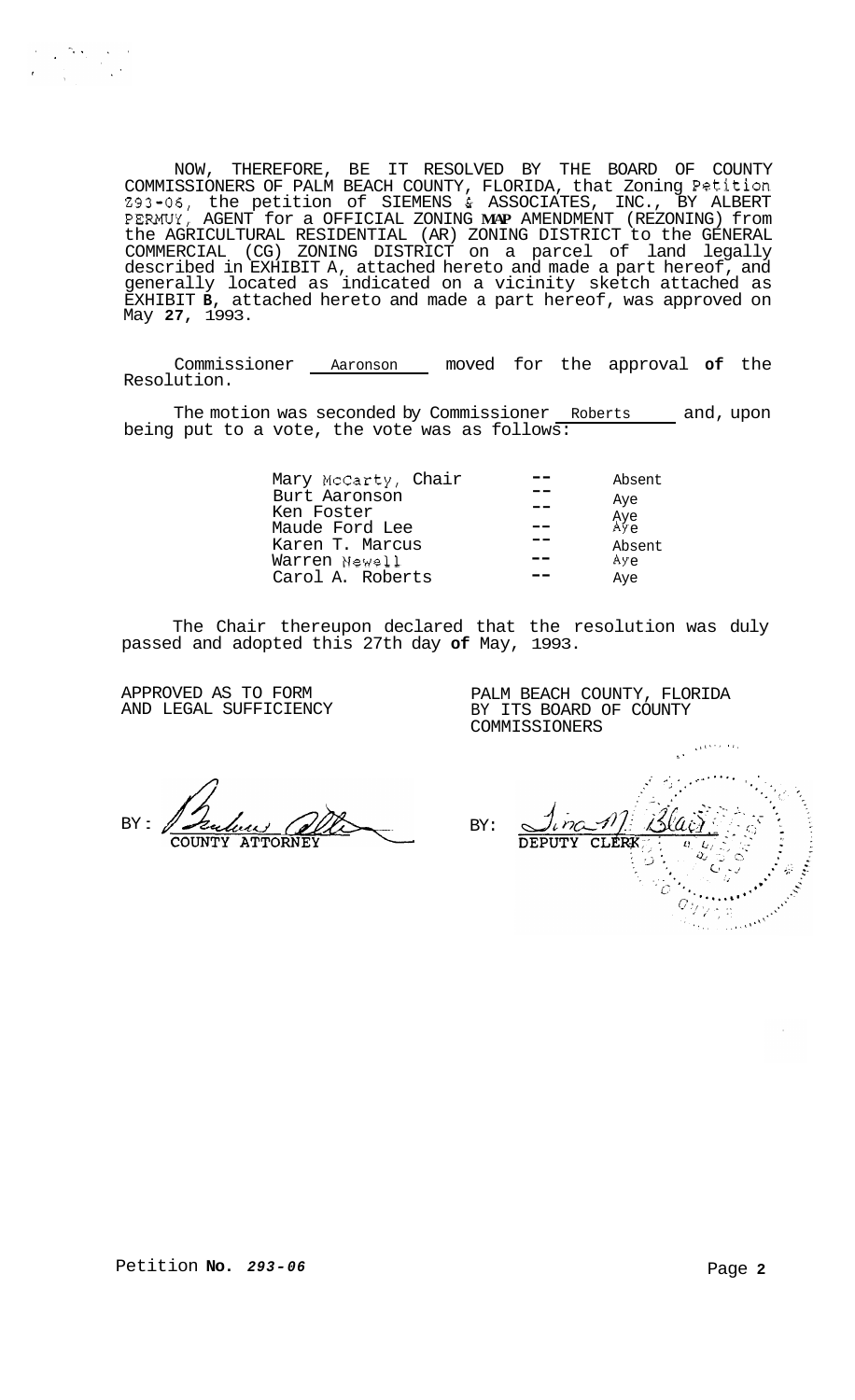# EXHIBIT B

# VICINITY SKETCH



 $\begin{aligned} \mathcal{F}^{\mathcal{G}}_{\mathcal{G}}(\mathbf{w},\mathbf{w}) = & \mathcal{F}^{\mathcal{G}}_{\mathcal{G}}(\mathbf{w},\mathbf{w}) \\ & \times & \mathcal{F}^{\mathcal{G}}_{\mathcal{G}}(\mathbf{w},\mathbf{w}) = & \mathcal{F}^{\mathcal{G}}_{\mathcal{G}}(\mathbf{w},\mathbf{w}) \end{aligned}$